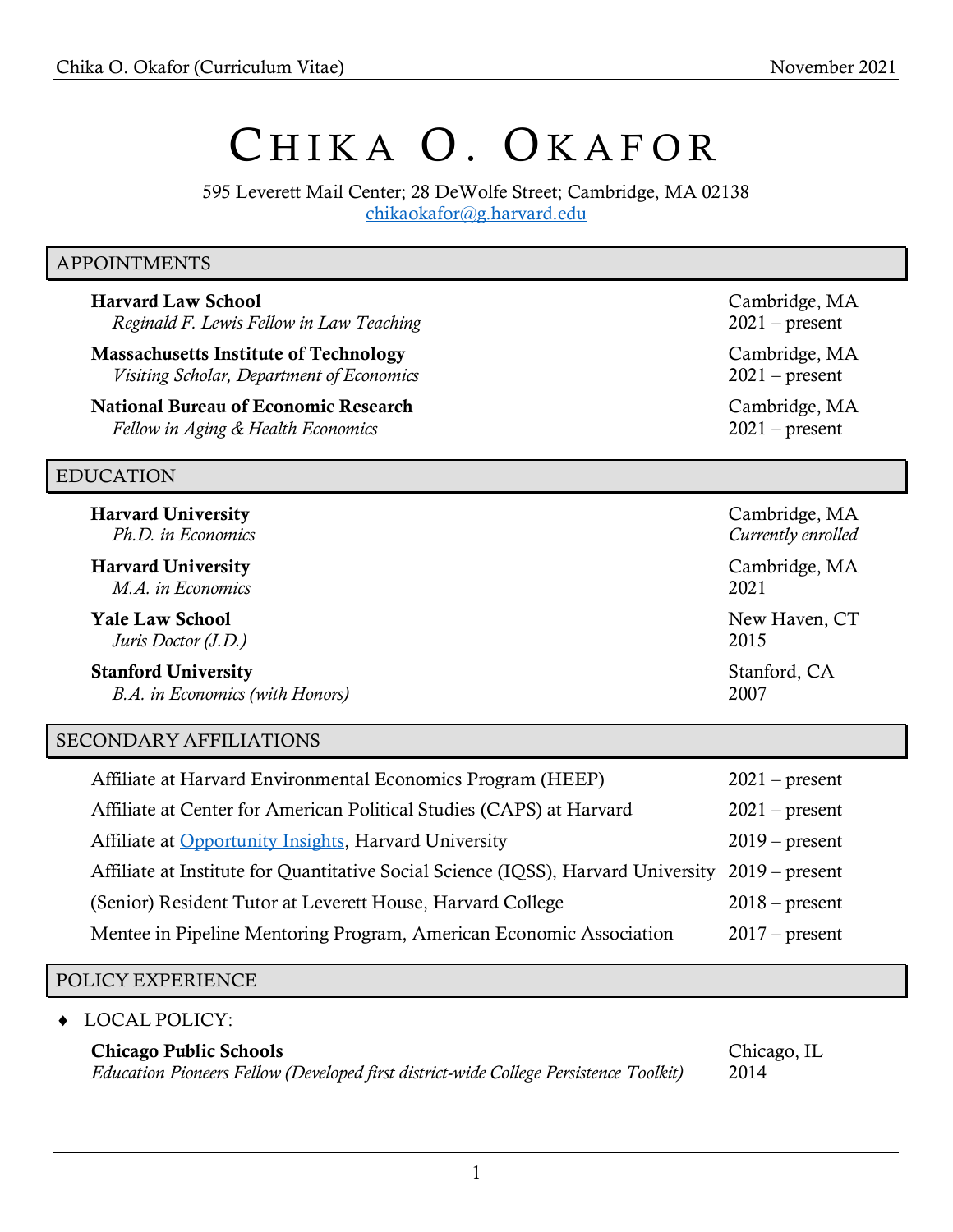| <b>Chicago Public Schools</b><br>Project Manager, "Culture of Calm" (Violence Prevention Initiative)<br><i>The New York Times profile (link); NPR story (link)</i> | Chicago, IL<br>$2009 - 2010$    |
|--------------------------------------------------------------------------------------------------------------------------------------------------------------------|---------------------------------|
| U.S. POLICY:<br>$\bullet$                                                                                                                                          |                                 |
| <b>NAACP Legal Defense &amp; Educational Fund (LDF)</b><br>Legal Intern                                                                                            | Washington, DC<br>2012          |
| Capitol Hill, Office of U.S. Senator Richard J. Durbin<br>Appropriations Subcommittee Intern                                                                       | Washington, DC<br>2009          |
| <b>INTERNATIONAL POLICY:</b>                                                                                                                                       |                                 |
| <b>United States Holocaust Memorial Museum</b><br>Tom & Andi Bernstein Human Rights Fellow<br>Yale Law School profile (link); Museum profile (link)                | Washington, DC<br>$2016 - 2017$ |
| Allard K. Lowenstein International Human Rights Clinic, Yale Law School New Haven, CT<br>Team Member<br>Amicus brief (link)<br>٠                                   | $2014 - 2015$                   |
| <b>European Court of Human Rights</b><br>Kirby Simon Human Rights Fellow                                                                                           | Strasbourg, France<br>2012      |
| Peking University (北京大学)<br>Exchange Student<br>Martin Luther King in China (link)                                                                                 | Beijing, China<br>2006          |
| PROFESSIONAL EXPERIENCE                                                                                                                                            |                                 |

| Skadden, Arps, Slate, Meagher & Flom (UK) LLP | London, England |
|-----------------------------------------------|-----------------|
| Attorney                                      | $2015 - 2016$   |
| <b>McKinsey &amp; Company</b>                 | Chicago, IL     |
| Management & Strategy Consultant              | $2007 - 2009$   |

## RESEARCH

## WORKING PAPERS:

- "All Things Equal: Social Networks as a Mechanism for Discrimination."
	- *"Best Paper with Student Presenter" Award (MD4SG 2020 Conference)*
	- Pre-publication version:<https://arxiv.org/abs/2006.15988>
- "Prosecutor Politics: The Impact of Election Cycles on Criminal Sentencing in the Era of Rising Incarceration."
	- Pre-publication version:<https://arxiv.org/abs/2110.09169>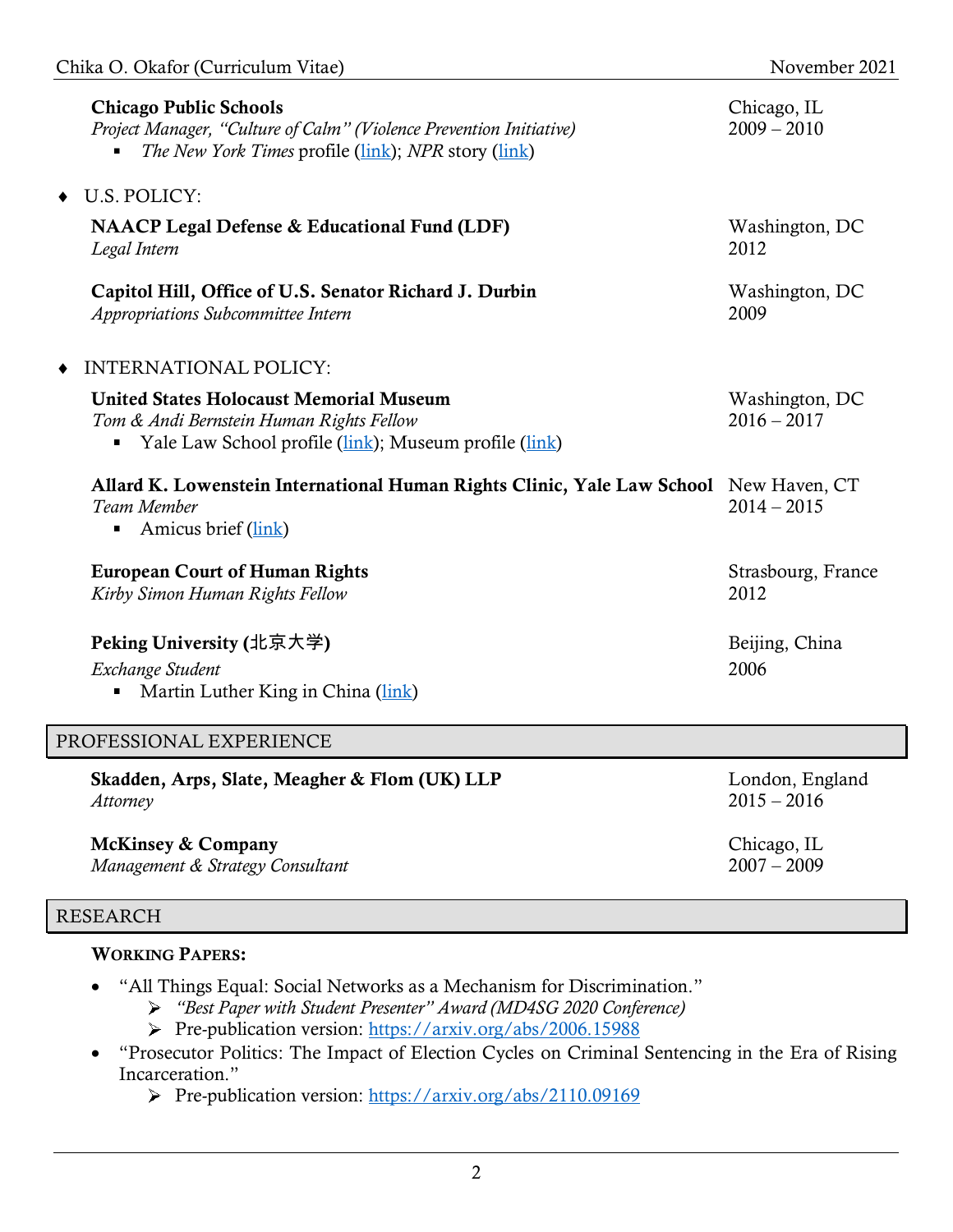### PUBLICATIONS:

• Okafor, C. "Returning to Eden: Toward a Faith-Based Framing of the Environmental Movement." *Vill. Envtl. LJ* 26 (2015): 215.

#### WORKS-IN-PROGRESS:

• Framing Our Future: Salience and Political Agreement in Climate Change Communication.

| RESEARCH / TEACHING EXPERIENCE |                                                                                                                                                                                                                                      |                                |
|--------------------------------|--------------------------------------------------------------------------------------------------------------------------------------------------------------------------------------------------------------------------------------|--------------------------------|
|                                | <b>Harvard University</b><br>Research Assistant, Prof. James Stock                                                                                                                                                                   | Cambridge, MA<br>2020          |
|                                | <b>Harvard University</b><br>Teaching Fellow for ECON 1123 (Introduction to Econometrics), Prof. James Stock                                                                                                                         | Cambridge, MA<br>2019          |
|                                | <b>American Economic Association (AEA) Summer Program</b><br>Teaching Fellow for ECSP 818 (Econometrics), Prof. Jeffrey Wooldridge<br>$\triangleright$ "Outstanding June Teaching Fellow" Award (prize for top teaching evaluations) | East Lansing, MI<br>2018       |
|                                | <b>Yale Law School</b><br>Research Assistant, Prof. Michael Graetz                                                                                                                                                                   | New Haven, CT<br>$2012 - 2013$ |

### SELECTED HONORS

#### HARVARD UNIVERSITY (PH.D. STUDENT)

| 2021          | Dwight D. Eisenhower/Clifford Roberts Fellowship                                                                                                                |
|---------------|-----------------------------------------------------------------------------------------------------------------------------------------------------------------|
| 2021          | Horowitz Foundation for Social Policy Dissertation Prize                                                                                                        |
| 2021          | NSF-CJARS (Criminal Justice Administrative Records System) Fellowship                                                                                           |
| 2021          | Machine Learning and Economics Summer Institute (MLESI), University of Chicago                                                                                  |
| 2020          | Mechanism Design for Social Good (MD4SG) 2020 Conference                                                                                                        |
|               | • Award: Best Paper with Student Presenter                                                                                                                      |
| $2019 - 2023$ | Ford Foundation Predoctoral Fellow                                                                                                                              |
| $2019 - 2023$ | James M. & Cathleen D. Stone PhD Scholar in Inequality and Wealth Concentration,<br>Multidisciplinary Program in Inequality & Social Policy, Harvard University |
| $2019 - 2023$ | Terence M. Considine Fellow in Law and Economics, Harvard Law School                                                                                            |
| 2019          | Berkeley/Sloan Summer School in Environmental and Energy Economics                                                                                              |
| 2019          | Price Theory Summer Camp, Becker Friedman Institute at the University of Chicago                                                                                |
| 2019          | Partnering in Education Research (PIER) Fellowship <i>(declined)</i>                                                                                            |
| 2018          | Teaching Fellow, American Economic Association (AEA) Summer Program<br>Award: Outstanding June Teaching Fellow ( <i>prize for top teaching evaluations</i> )    |
|               |                                                                                                                                                                 |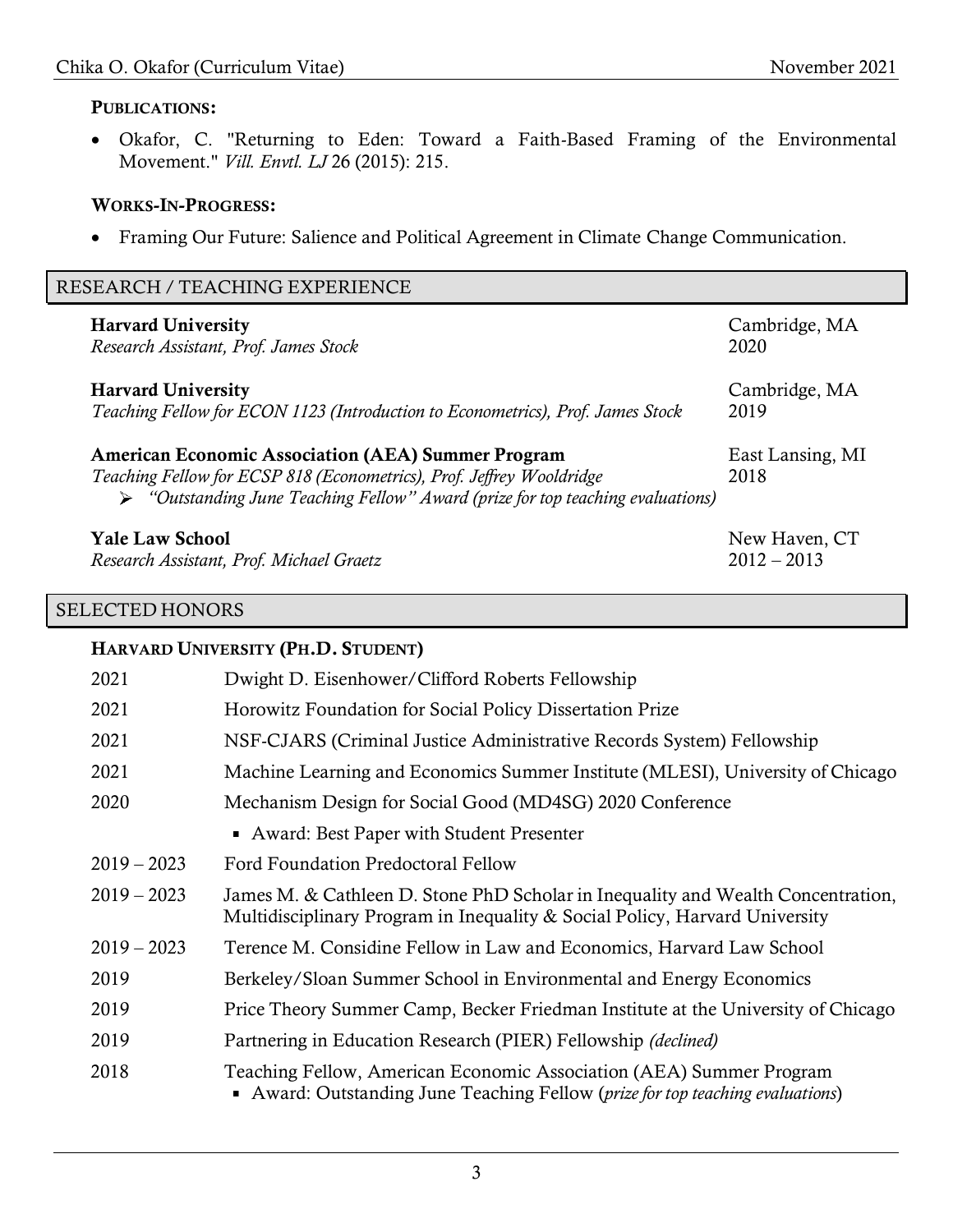| 2018 | Harvard Graduate School Leadership Institute (HGSLI) Fellow                       |
|------|-----------------------------------------------------------------------------------|
| 2017 | Samuel L. Myers, Jr., Award, AEA Summer Program (prize for best research project) |

## YALE LAW SCHOOL (J.D. STUDENT)

| $2016 - 2017$ | Tom & Andi Bernstein Human Rights Fellow, U.S. Holocaust Memorial Museum |
|---------------|--------------------------------------------------------------------------|
| 2014          | <b>Education Pioneers Fellow</b>                                         |
| 2012          | Kirby Simon Human Rights Fellowship, Yale Law School                     |
| $2011 - 2014$ | Earl Warren Legal Training Scholarship                                   |
| $2011 - 2014$ | ABA Legal Opportunity Scholarship                                        |

# STANFORD UNIVERSITY (COLLEGE STUDENT)

| 2007 | Rhodes Scholarship ( <i>finalist</i> )                                     |
|------|----------------------------------------------------------------------------|
| 2007 | Graduation Speaker, Stanford Black Graduation Ceremony                     |
| 2007 | Firestone Medal, Stanford University (prize for best undergraduate theses) |
| 2005 | Chappell Lougee Research Scholarship, Stanford University                  |

### **GRANTS**

| $2020 - 2021$ | Center for American Political Studies (CAPS) Seed Grant              |
|---------------|----------------------------------------------------------------------|
|               | William R. Waters Research Grant                                     |
|               | Gorilla Grant – Diamond Tier Awardee (Top Tier)                      |
|               | Radcliffe Institute for Advanced Study Engaged Student Grant         |
|               | Foundations of Human Behavior (FHB) Research Grant                   |
| $2019 - 2020$ | Radcliffe Institute for Advanced Study Engaged Summer Grant          |
|               | Institute for Quantitative Social Science (IQSS) Research Grant      |
|               | Lab for Economic Applications and Policy (LEAP) Grant                |
|               | AEA/National Science Foundation (NSF) Travel Grant                   |
| $2018 - 2019$ | Harvard Initiative for Learning and Teaching (HILT) Pilot Fund Grant |
|               | <b>IQSS Travel Grant</b>                                             |
|               | <b>AEA/NSF Travel Grant</b>                                          |
| $2017 - 2018$ | AEA/NSF Travel Grant                                                 |
|               |                                                                      |

#### SELECTED PRESENTATIONS

2021 – 2022: American Law & Economics Association Annual Meeting (*virtual*)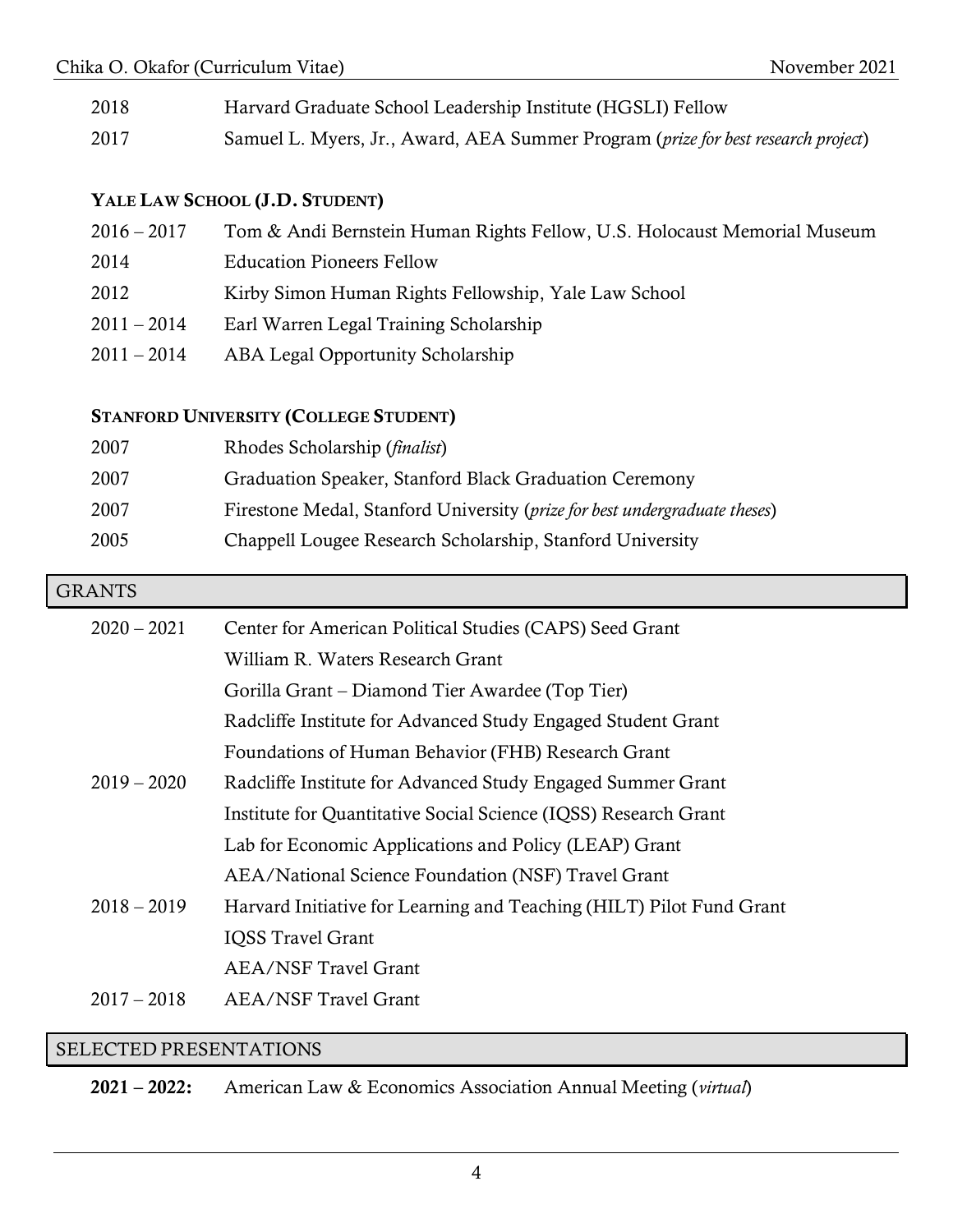ACM Conference in Equity and Access in Algorithms, Mechanisms, and Optimization (EAAMO 2021) (*virtual*)

- 2020 2021: Federal Reserve Bank of Chicago Seminar (*Chicago, IL*) *invited* Stanford Graduate School of Business Rising Scholars Conference *(virtual*) Conference of Ford Foundation Fellows (*virtual*) University of Chicago Law School Work-In-Progress Seminar (*Chicago, IL*) – *invited* Law and Economics Seminar, Harvard Law School (*Cambridge, MA*) – *invited* Mechanism Design for Social Good 2020 Conference (MD4SG '20) (*virtual*)
- 2019 2020: American Law & Economics Association Annual Meeting (*Chicago, IL*) (*conference cancelled*) Workshop in Empirical Law & Economics, Harvard Law (*Cambridge, MA*) – *invited* Law and Economics Seminar, Harvard Law School (*Cambridge, MA*) – *invited* Conference of Ford Foundation Fellows (*San Juan, Puerto Rico*) University of Chicago HCEO Summer School on Socioeconomic Inequality (*Bergen, Norway*)
- 2018 2019: Stanford University Black Alumni Summit (*Los Angeles, CA*) *invited*
- 2017 2018: American Economic Association Summer Mentoring Pipeline Conference (*East Lansing, MI*)
- 2016 2017: United States Holocaust Memorial Museum (*Washington, DC*) *invited*

#### PROFESSIONAL ACTIVITIES

REFEREE: *Quarterly Journal of Economics*

MEMBERSHIP: American Economic Association, American Law & Economics Association, Society for Empirical Legal Studies

SERVICE: Co-Leader, Mechanism Design for Social Good (MD4SG) Inequality Working Group (2021); Program Committee, Equity and Access in Algorithms, Mechanisms, and Optimization 2021 Conference (EAAMO '21); Panelist, National Collegiate Research Conference (2021), Harvard Economics Department Peer Mentor (2018–2019), Greener Scott Scholars Mentor, Harvard University (2021-2022)